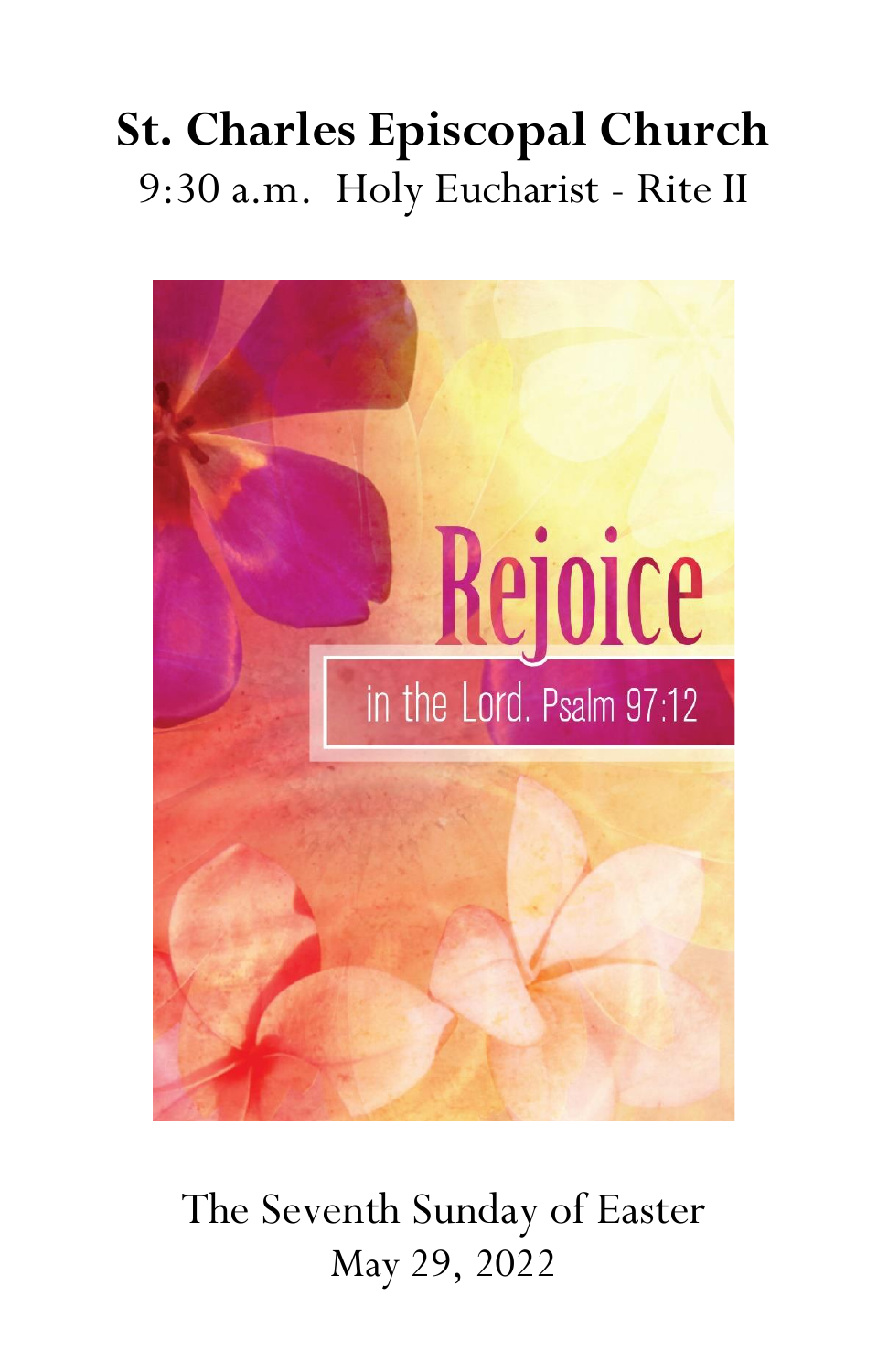*Welcome! We are pleased you are joining us today. Please share this service with your family, friends, and neighbors. For those in person today, masks are recommended, but not required. Please respect one another's requests for physical distance. Hand sanitizer and soap are provided in our restrooms to assist with hand hygiene. All these actions of love and service help protect us all, including the most vulnerable to serious illness, from contracting the Covid-19 coronavirus. Thank you, and God bless you for your faithfulness.*

## **Voluntary Variations on** *Veni Creator Spiritus* Michel Corrette (1707-1795)

*The bell rings; the people stand as they are able.* 

#### **THE WORD OF GOD**

#### **Gathering Hymn 215** *In Babilone*

### **Opening Acclamation**

Celebrant: Alleluia. Christ is risen.

# **People: The Lord is risen indeed. Alleluia.**

#### **Collect for Purity**

Celebrant: Almighty God, to you all hearts are open, all desires known, and from you no secrets are hid: Cleanse the thoughts of our hearts by the inspiration of your Holy Spirit, that we may perfectly love you, and worthily magnify your holy Name; through Christ our Lord.

**People: Amen.** 

**Canticle A Song to the Lamb** *plainsong*

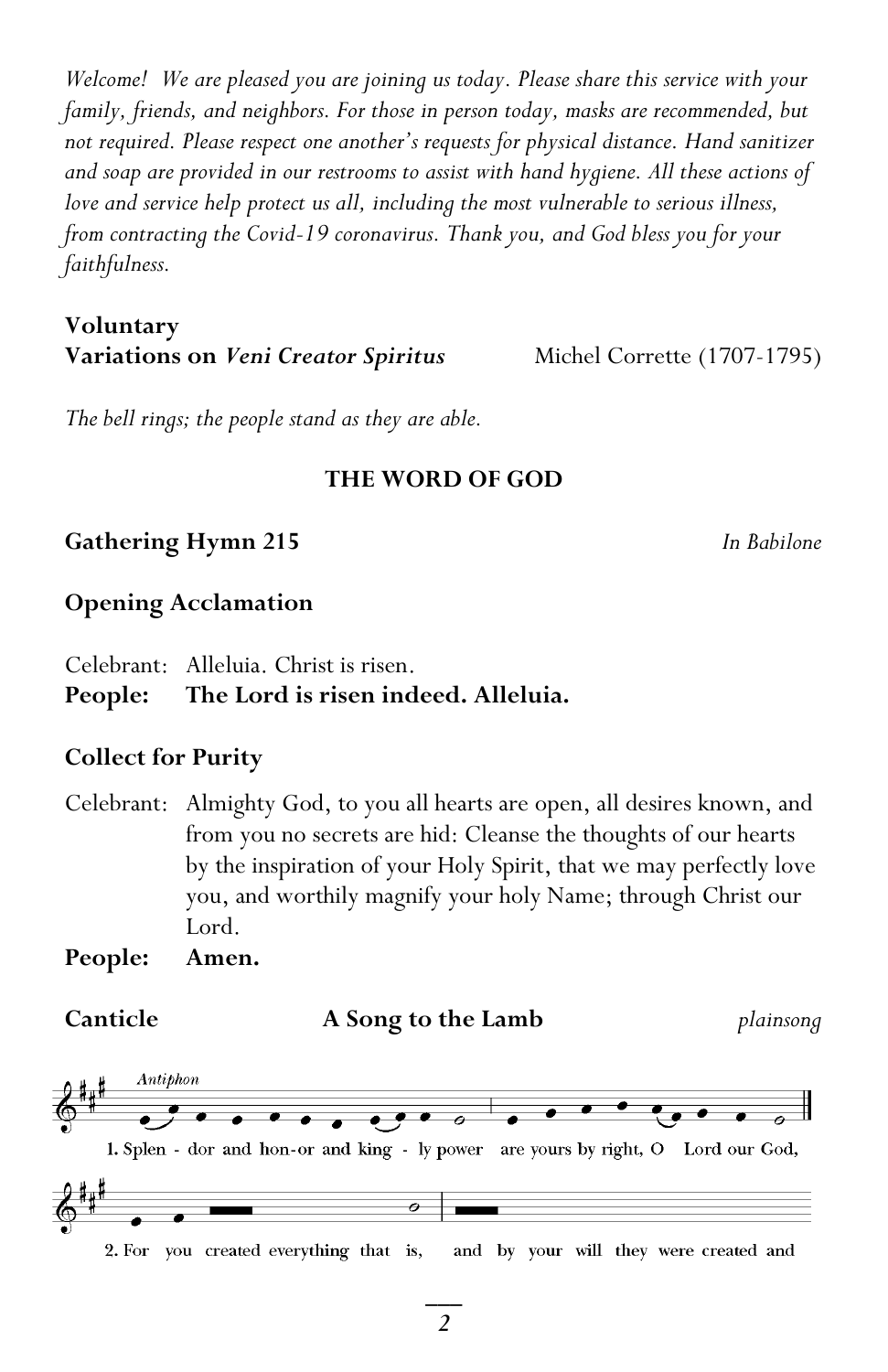

**Collect of the Day** 

Celebrant: The Lord be with you. People: **And also with you.** 

Celebrant: Let us pray: O God, the King of glory, you have exalted your only Son Jesus Christ with great triumph to your kingdom in heaven: Do not leave us comfortless, but send us your Holy Spirit to strengthen us, and exalt us to that place where our Savior Christ has gone before; who lives and reigns with you and the Holy Spirit, one God, in glory everlasting. People: **Amen.**

*The people sit.* 

## **First Reading**  Acts 16:16-34

One day, as we were going to the place of prayer, we met a slave girl who had a spirit of divination and brought her owners a great deal of money by fortune-telling. While she followed Paul and us, she would cry out, "These men are slaves of the Most High God, who proclaim to you a way of salvation." She kept doing this for many days. But Paul, very much annoyed,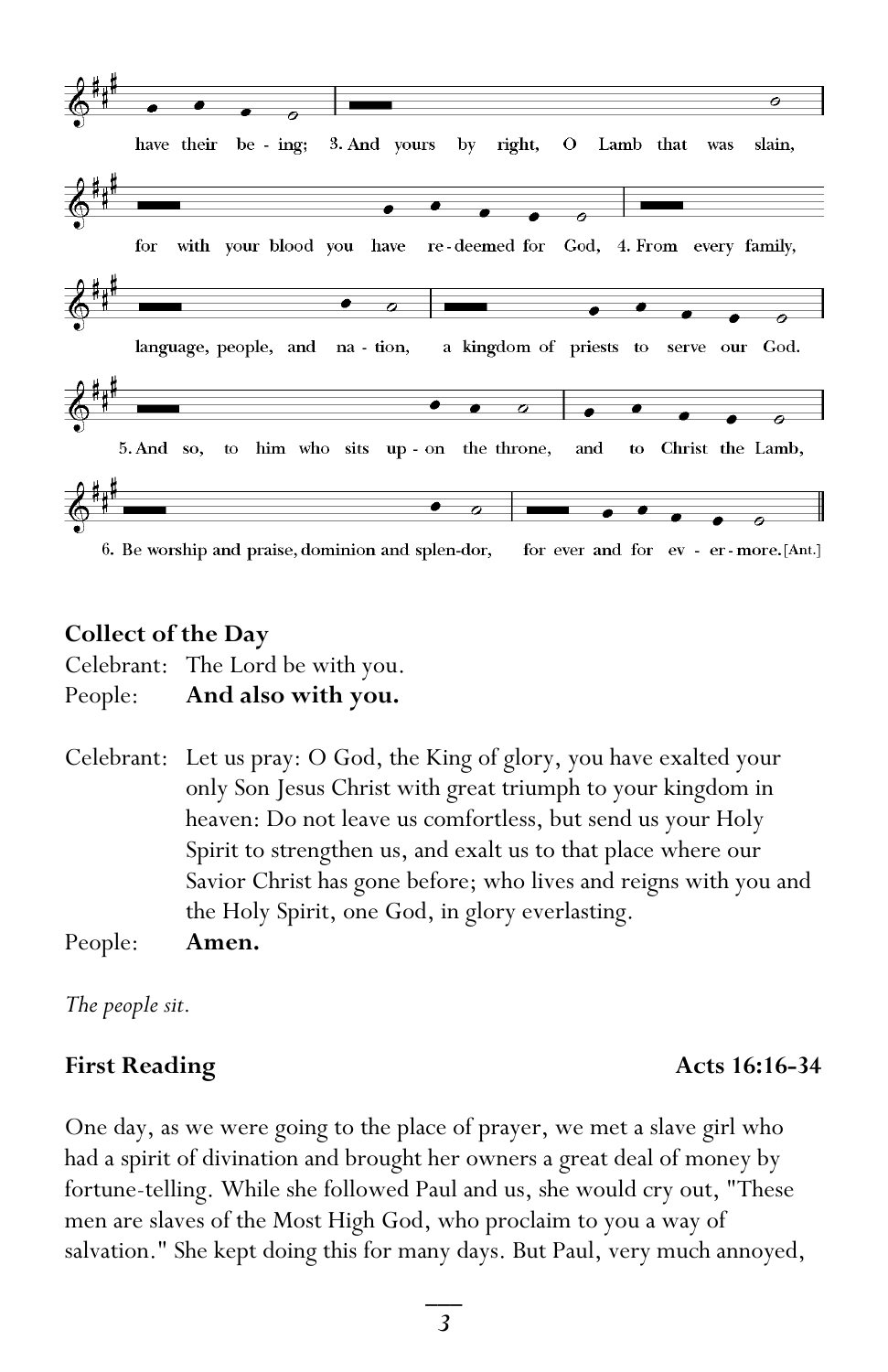turned and said to the spirit, "I order you in the name of Jesus Christ to come out of her." And it came out that very hour.

But when her owners saw that their hope of making money was gone, they seized Paul and Silas and dragged them into the marketplace before the authorities. When they had brought them before the magistrates, they said, "These men are disturbing our city; they are Jews and are advocating customs that are not lawful for us as Romans to adopt or observe." The crowd joined in attacking them, and the magistrates had them stripped of their clothing and ordered them to be beaten with rods. After they had given them a severe flogging, they threw them into prison and ordered the jailer to keep them securely. Following these instructions, he put them in the innermost cell and fastened their feet in the stocks.

About midnight Paul and Silas were praying and singing hymns to God, and the prisoners were listening to them. Suddenly there was an earthquake, so violent that the foundations of the prison were shaken; and immediately all the doors were opened and everyone's chains were unfastened. When the jailer woke up and saw the prison doors wide open, he drew his sword and was about to kill himself, since he supposed that the prisoners had escaped. But Paul shouted in a loud voice, "Do not harm yourself, for we are all here." The jailer called for lights, and rushing in, he fell down trembling before Paul and Silas. Then he brought them outside and said, "Sirs, what must I do to be saved?" They answered, "Believe on the Lord Jesus, and you will be saved, you and your household." They spoke the word of the Lord to him and to all who were in his house. At the same hour of the night he took them and washed their wounds; then he and his entire family were baptized without delay. He brought them up into the house and set food before them; and he and his entire household rejoiced that he had become a believer in God.

Reader: The Word of the Lord. **People: Thanks be to God.** 

> $\overline{\phantom{a}}$ *4*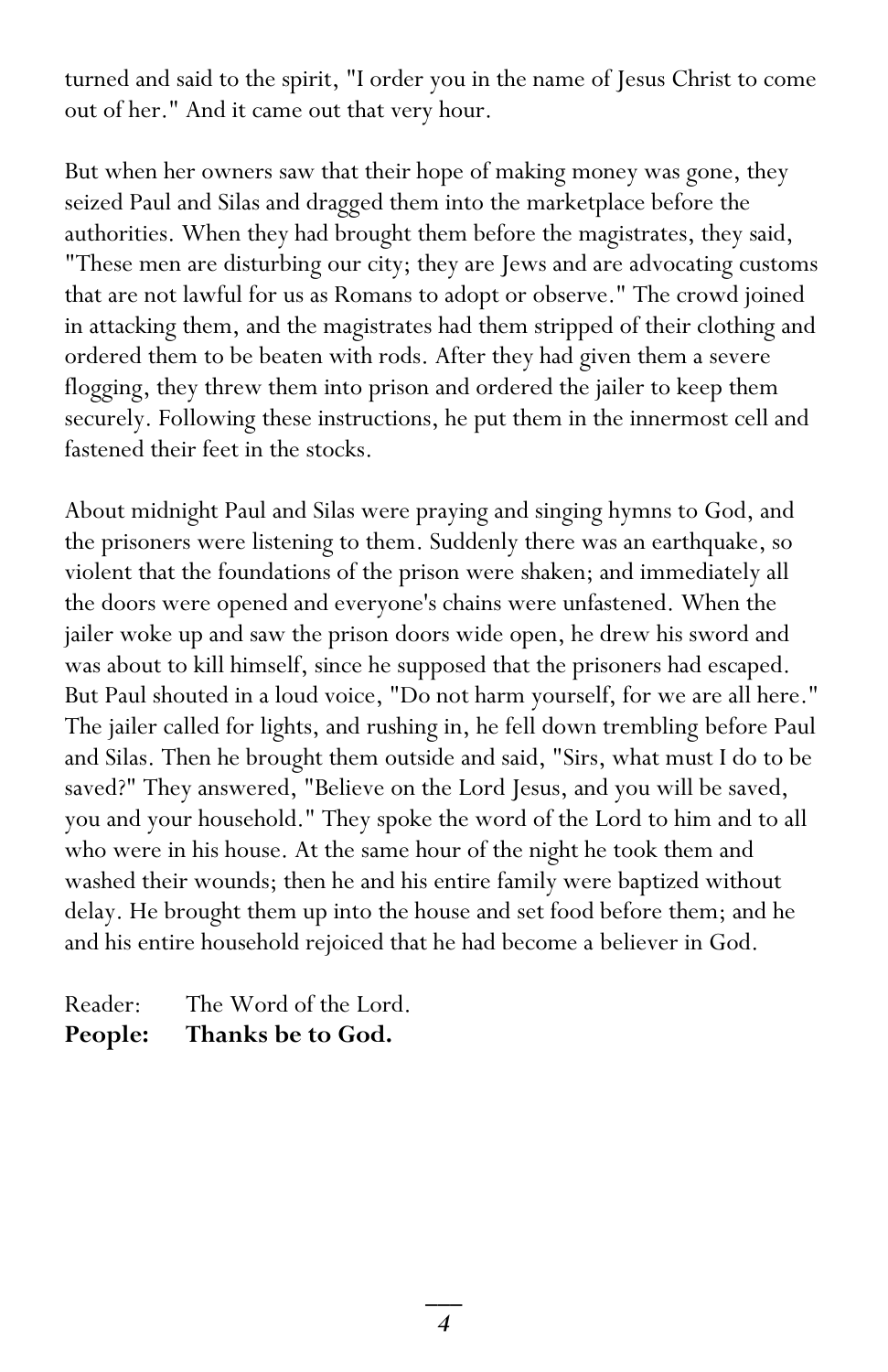#### **Psalm 97 Rejoice in the Lord Your Righteous** Thomas Pavlechko

The Choir intones, all repeat.

The congregation chants the even-numbered stanzas, indicated in bold.



- $\mathbf{1}$ The LORD is King; ... let the [earth] rejoice; \* let the multitude of the [isles] be glad.
	- Clouds and darkness are [round] about him, \* righteousness and justice are the foundations [of] his throne.
- $\overline{\mathbf{3}}$ A [fire goes] before him \*

and burns up his enemies on [ev]-ery side.

 $\overline{4}$ His lightnings [light up] the world; \* the earth sees it and [is] afraid.

#### Antiphon

 $\overline{\mathbf{2}}$ 

5 The mountains melt like wax at the presence [of] the LORD, \* at the presence of the Lord of the [whole] earth.

- $\epsilon$ The heavens de-[clare] his righteousness, \* and all the peoples [see] his glory.
- $\overline{\mathbf{7}}$ Confounded be all who worship carved images and de-[light in] false gods! \* Bow down before him [all] you gods.
- 8 Zion hears and is glad, ... and the cities of [Judah] rejoice, \* because of your [judgments] O LORD.

Antiphon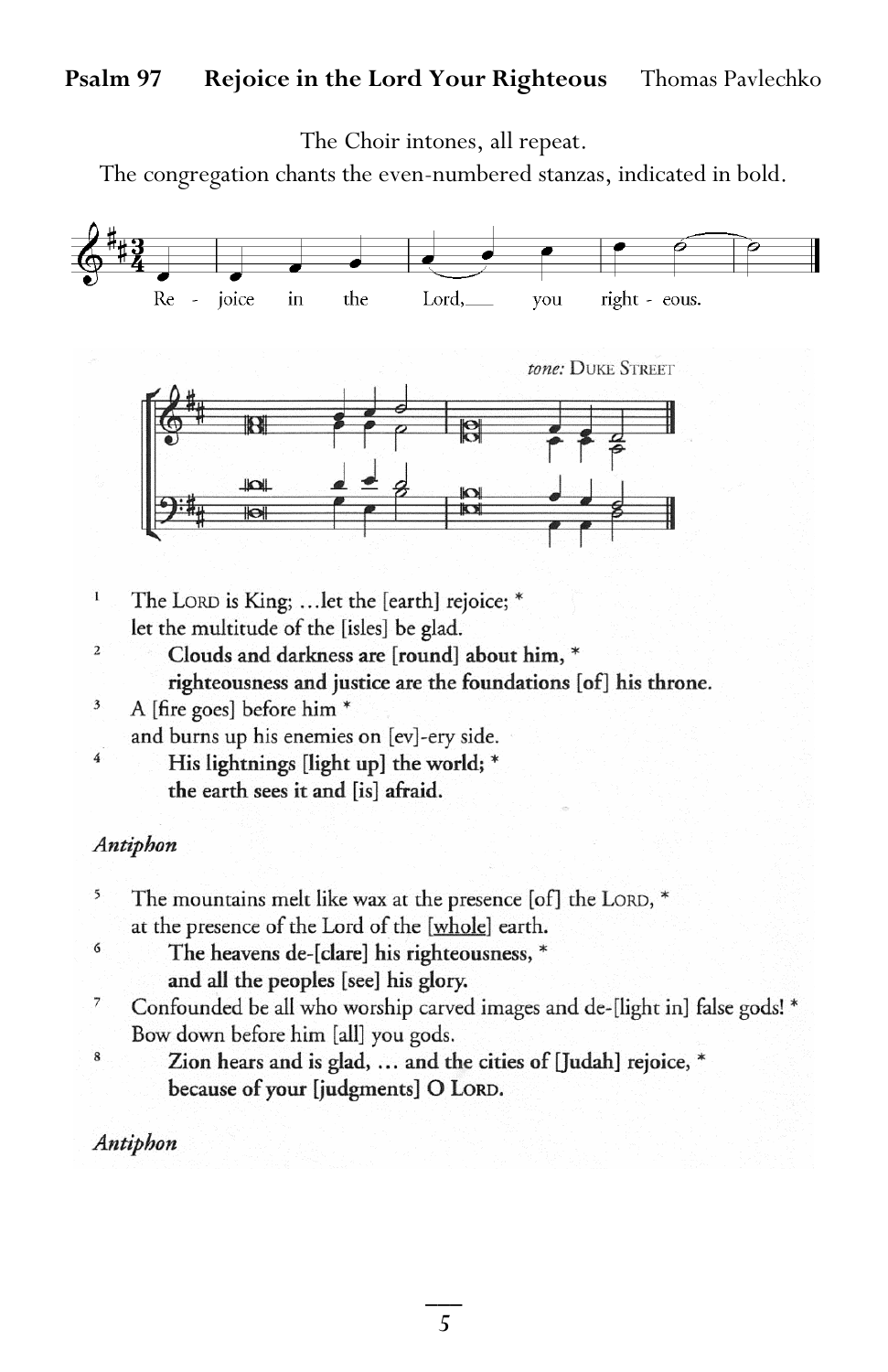"See, I am coming soon; my reward is with me, to repay according to everyone's work. I am the Alpha and the Omega, the first and the last, the beginning and the end."Blessed are those who wash their robes, so that they will have the right to the tree of life and may enter the city by the gates."It is I, Jesus, who sent my angel to you with this testimony for the churches. I am the root and the descendant of David, the bright morning star."

The Spirit and the bride say, "Come." And let everyone who hears say, "Come." And let everyone who is thirsty come. Let anyone who wishes take the water of life as a gift. The one who testifies to these things says, "Surely I am coming soon." Amen. Come, Lord Jesus! The grace of the Lord Jesus be with all the saints. Amen.

Reader: The Word of the Lord. **People: Thanks be to God.** 

*The people stand as they are able.* 

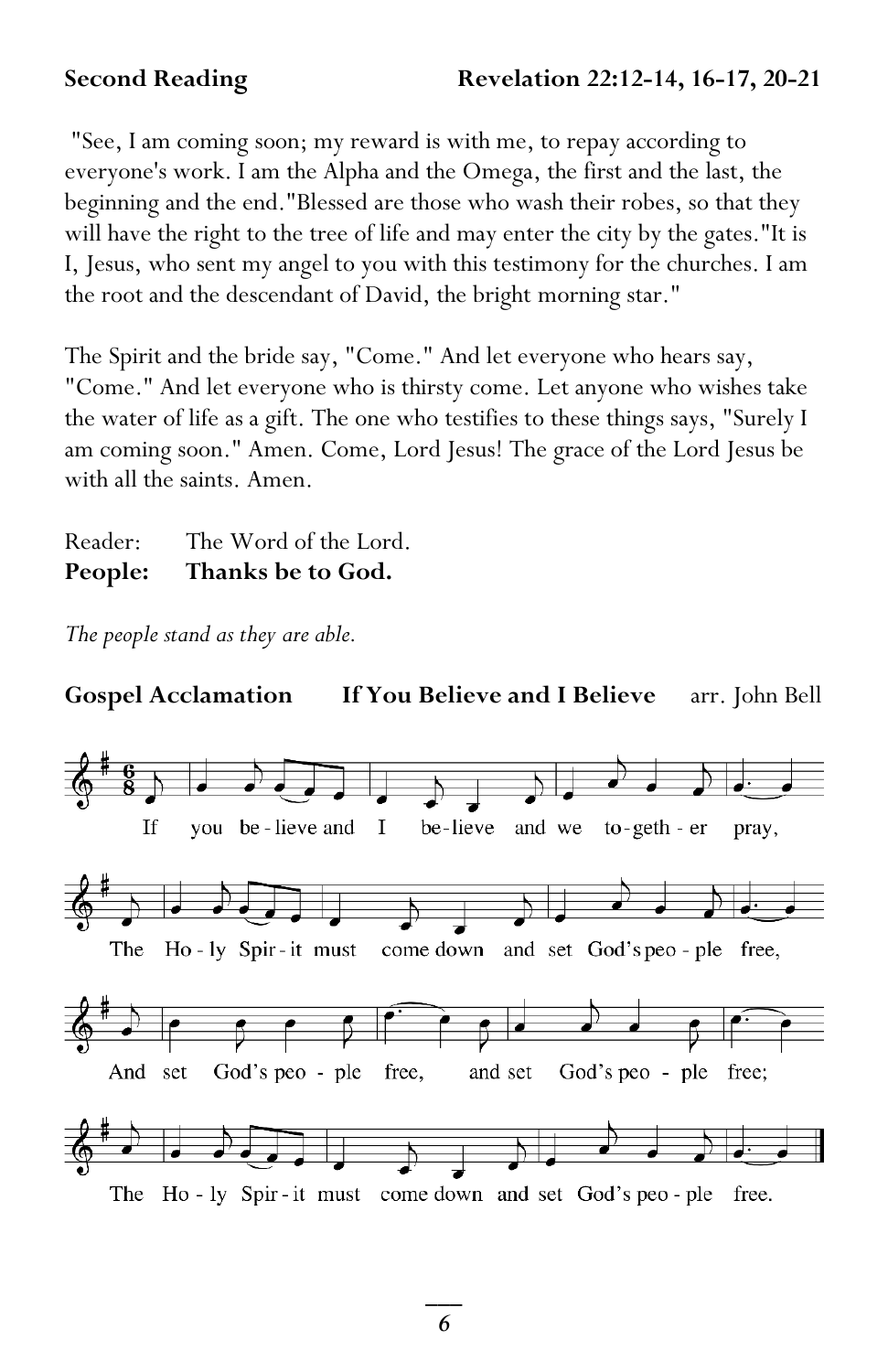Deacon: The Holy Gospel of our Lord Jesus Christ according to John. **People: Glory to you, Lord Christ.** † *forehead,* † *mouth,* † *heart* 

"I ask not only on behalf of these, but also on behalf of those who will believe in me through their word, that they may all be one. As you, Father, are in me and I am in you, may they also be in us, so that the world may believe that you have sent me. The glory that you have given me I have given them, so that they may be one, as we are one, I in them and you in me, that they may become completely one, so that the world may know that you have sent me and have loved them even as you have loved me. Father, I desire that those also, whom you have given me, may be with me where I am, to see my glory, which you have given me because you loved me before the foundation of the world.

"Righteous Father, the world does not know you, but I know you; and these know that you have sent me. I made your name known to them, and I will make it known, so that the love with which you have loved me may be in them, and I in them."

Deacon: The Gospel of the Lord. **People: Praise to you, Lord Christ.** 

*The people sit.*

**Sermon** The Rev. Stacy Walker

*The people stand as they are able.* 

## **Nicene Creed**

**We believe in one God, the Father, the Almighty, maker of heaven and earth, of all that is, seen and unseen. We believe in one Lord, Jesus Christ, the only Son of God, eternally begotten of the Father, God from God, Light from Light,**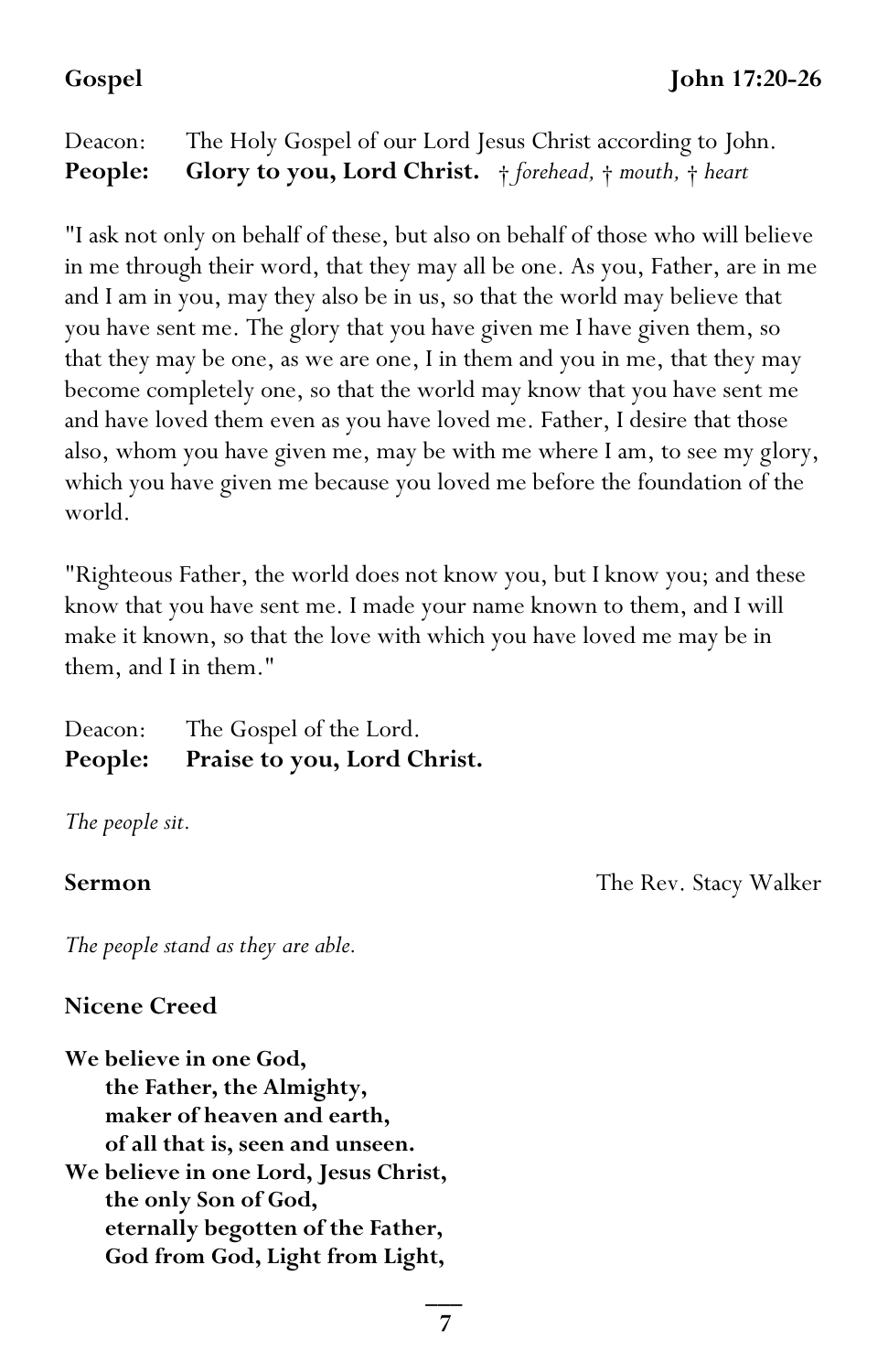**true God from true God, begotten, not made, of one Being with the Father. Through him all things were made. For us and for our salvation he came down from heaven: by the power of the Holy Spirit he became incarnate from the Virgin Mary, and was made man. For our sake he was crucified under Pontius Pilate; he suffered death and was buried. On the third day he rose again in accordance with the Scriptures; he ascended into heaven and is seated at the right hand of the Father. He will come again in glory to judge the living and the dead, and his kingdom will have no end. We believe in the Holy Spirit, the Lord, the giver of life, who proceeds from the Father and the Son. With the Father and the Son he is worshiped and glorified. He has spoken through the Prophets. We believe in one holy catholic and apostolic Church. We acknowledge one baptism for the forgiveness of sins. We look for the resurrection of the dead, and the life of the world to come. Amen.**

## **Prayers of the People**

*During the silences we may offer our private concerns and prayers to God.* 

| Celebrant: Our Lord Jesus prayed for us that we might be one. Let us pray |
|---------------------------------------------------------------------------|
| as one for the needs of the world, for the church, and for all with       |
| whom Jesus desires our unity, saying, Holy God, hear our                  |
| prayer.                                                                   |

- Reader: God, our lifeblood and our light, you show us your new creation every day. You feed and clothe us and give us joy in your good earth. We praise you – our home and our true blessing. Holy God,
- **People: Hear our prayer.**
- Reader: For unity among all peoples the body of Christ, rent by conflict, that we may be one; for people of all faiths to honor one another; and for the end to religious wars. Holy God,
- **People: Hear our prayer.**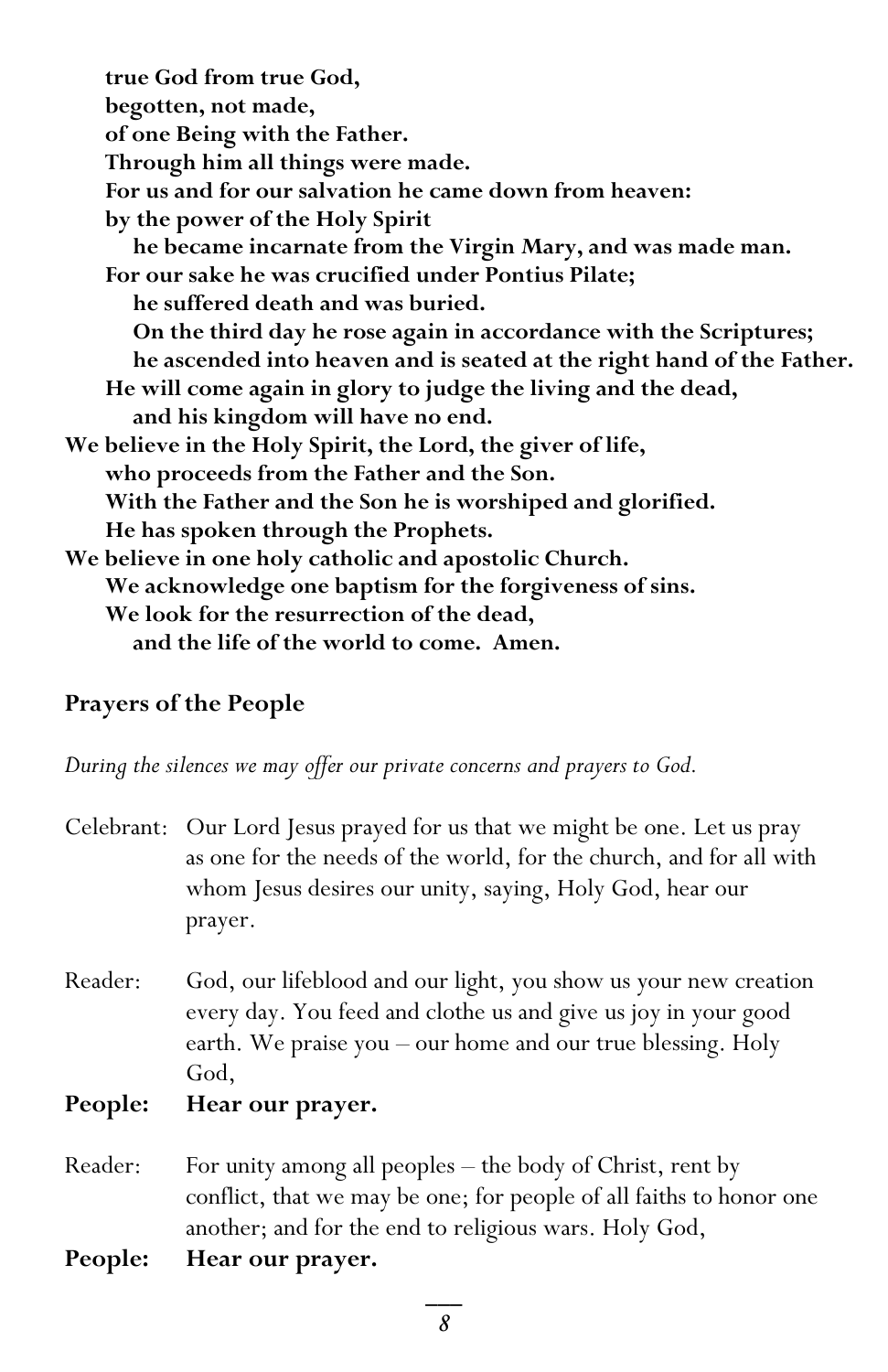| Reader: | For peace among nations, between tribes, on school yards, in  |
|---------|---------------------------------------------------------------|
|         | academic halls, within legislative bodies, and around kitchen |
|         | tables in every home. Holy God,                               |

**People: Hear our prayer.**

Reader: For the church's mission to proclaim the good news, that the world might know you; may the new life possible in faith break open all people to love one another. Holy God,

**People: Hear our prayer.**

- Reader: For the well-being of the earth and its creatures; for the oceans and rivers, heavens and depths, soil and dust; for plants and fish and birds and mammals, who together with ourselves are fed and blessed each day by the air, food, and water you provide. Holy God,
- **People: Hear our prayer.**
- Reader: For all people who cry out to you in this hardened time; for people who do not have work, those who have no safety net; those without dining tables or beds; those who do not have enough food. Holy God,
- **People: Hear our prayer.**
- Reader: For all who have died, that you will bring them to the fullness of your joy, especially for \_\_\_\_\_\_\_\_, where mourning and pain will be no more. Holy God,
- **People: Hear our prayer.**
- Reader: For all who suffer with sickness, need, or danger, that all our afflictions and fears are met with healing and the comforting presence of your voice. We pray especially for \_ Holy God,
- **People: Hear our prayer.**

Reader: For those concerns we name now silently or aloud... Holy God, **People: Hear our prayer.**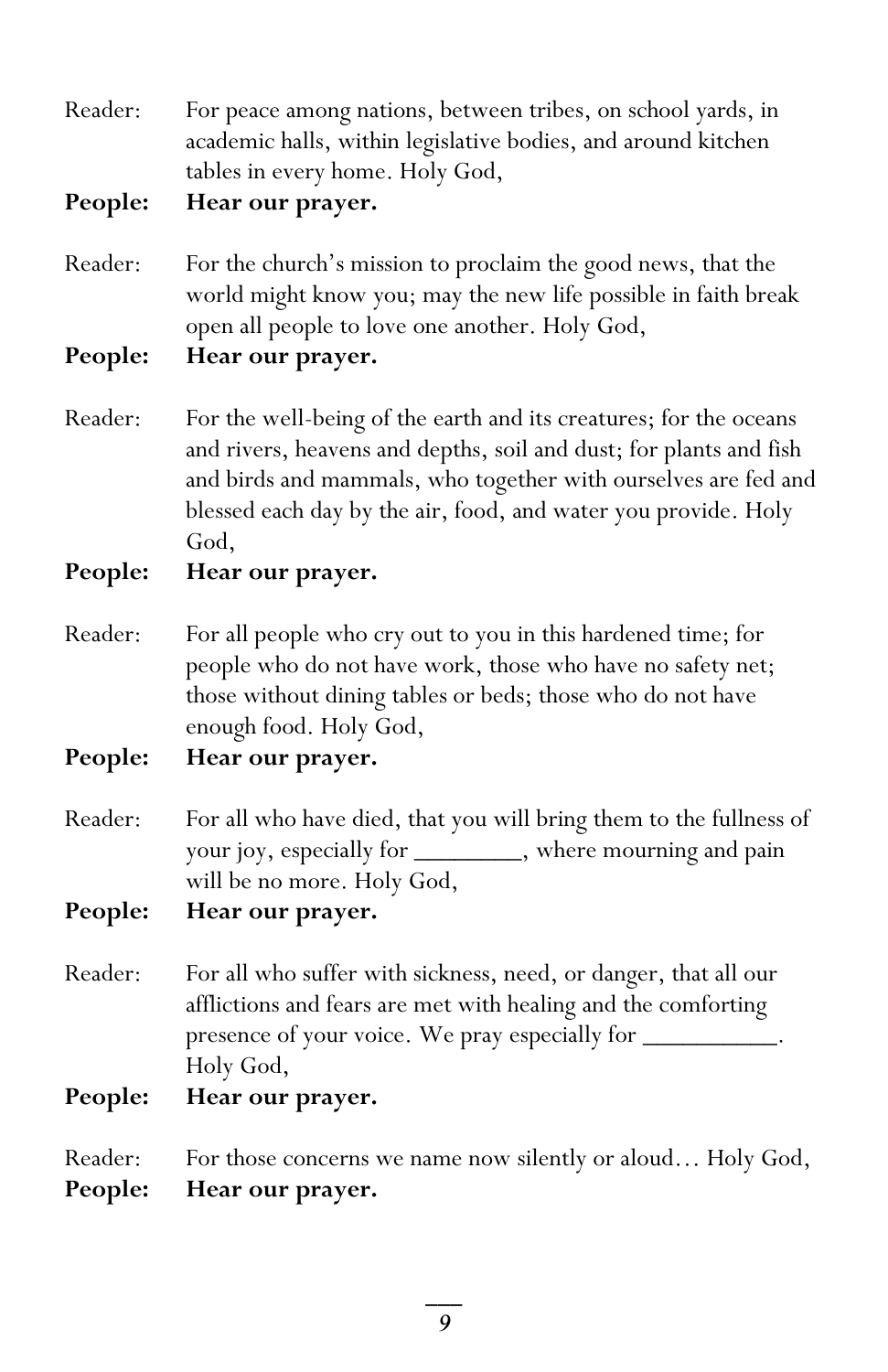Reader: For the saints of all times and places, by whose faith and hope we have been nurtured in accord with Jesus' prayer for his people and our prayers for each other. Holy God,

**People: Hear our prayer.**

Celebrant: Into your hands, Gracious God, we pray all these things, asking you to hear our thanksgivings and our pleas, knowing you hear more than we can say and will grant what is needed; in Jesus' name. **All: Amen.**

*The Confession of Sin is omitted during Eastertide*

#### **Peace**

Celebrant: The peace of the Lord be always with you. **People: And also with you.** 

*The ministers and people greet one another in the name of the Lord.* 

#### **THE HOLY COMMUNION**

Celebrant: Walk in love, as Christ loved us and gave himself for us, an offering and sacrifice to God.

*The people stand as they are able.* 

**Offertory Hymn 214** *Llanfair*

**The Great Thanksgiving Eucharistic Prayer D**

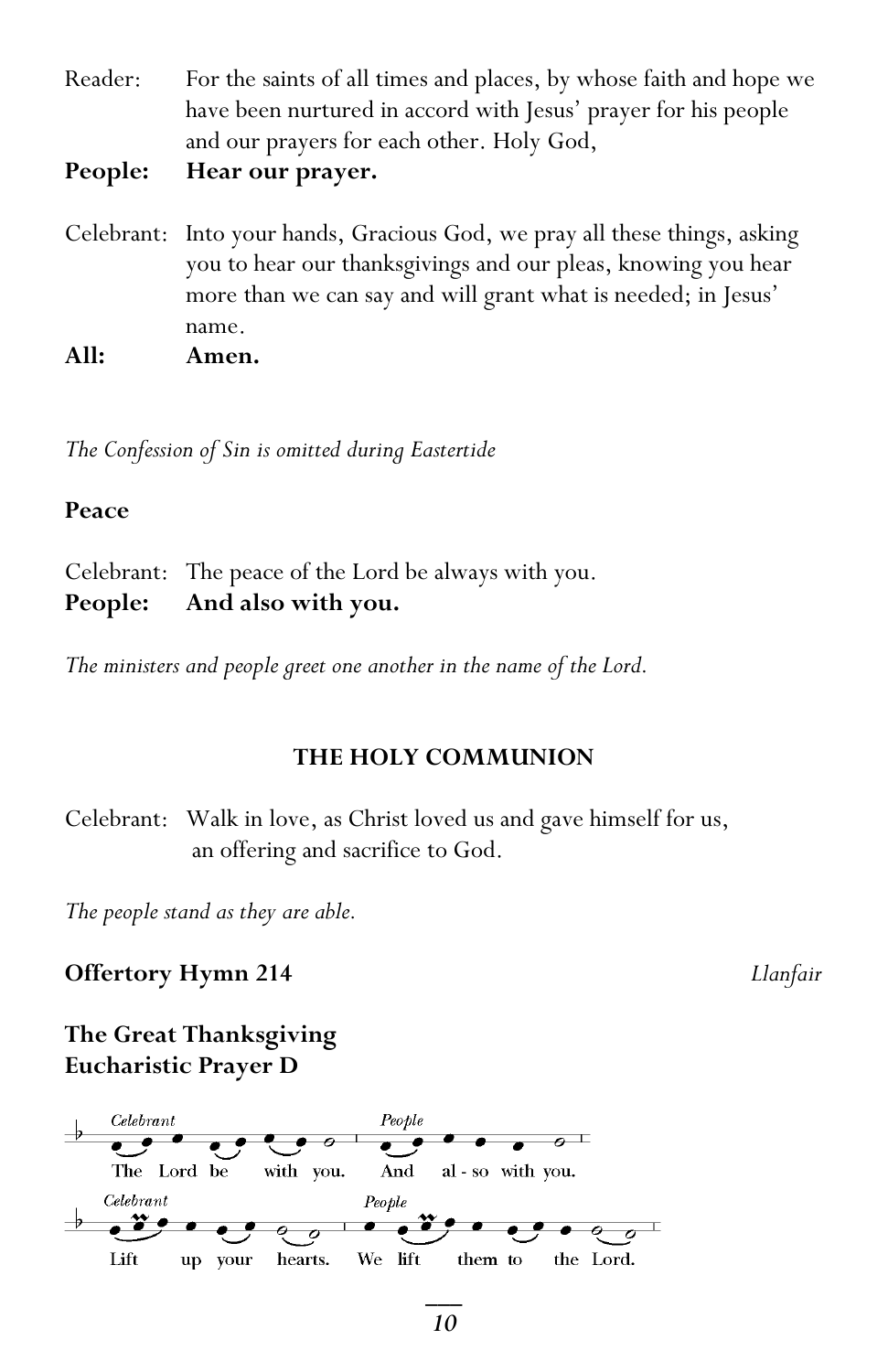

Celebrant: It is truly right to glorify you, Father, and to give you thanks; for you alone are God, living and true, dwelling in light inaccessible from before time and for ever. Fountain of life and source of all goodness, you made all things and fill them with your blessing; you created them to rejoice in the splendor of your radiance. Countless throngs of angels stand before you to serve you night and day; and, beholding the glory of your presence, they offer you unceasing praise. Joining with them, and giving voice to every creature under heaven, we acclaim you, and glorify your Name, as we sing:



*The people kneel, or stand, as they are able.*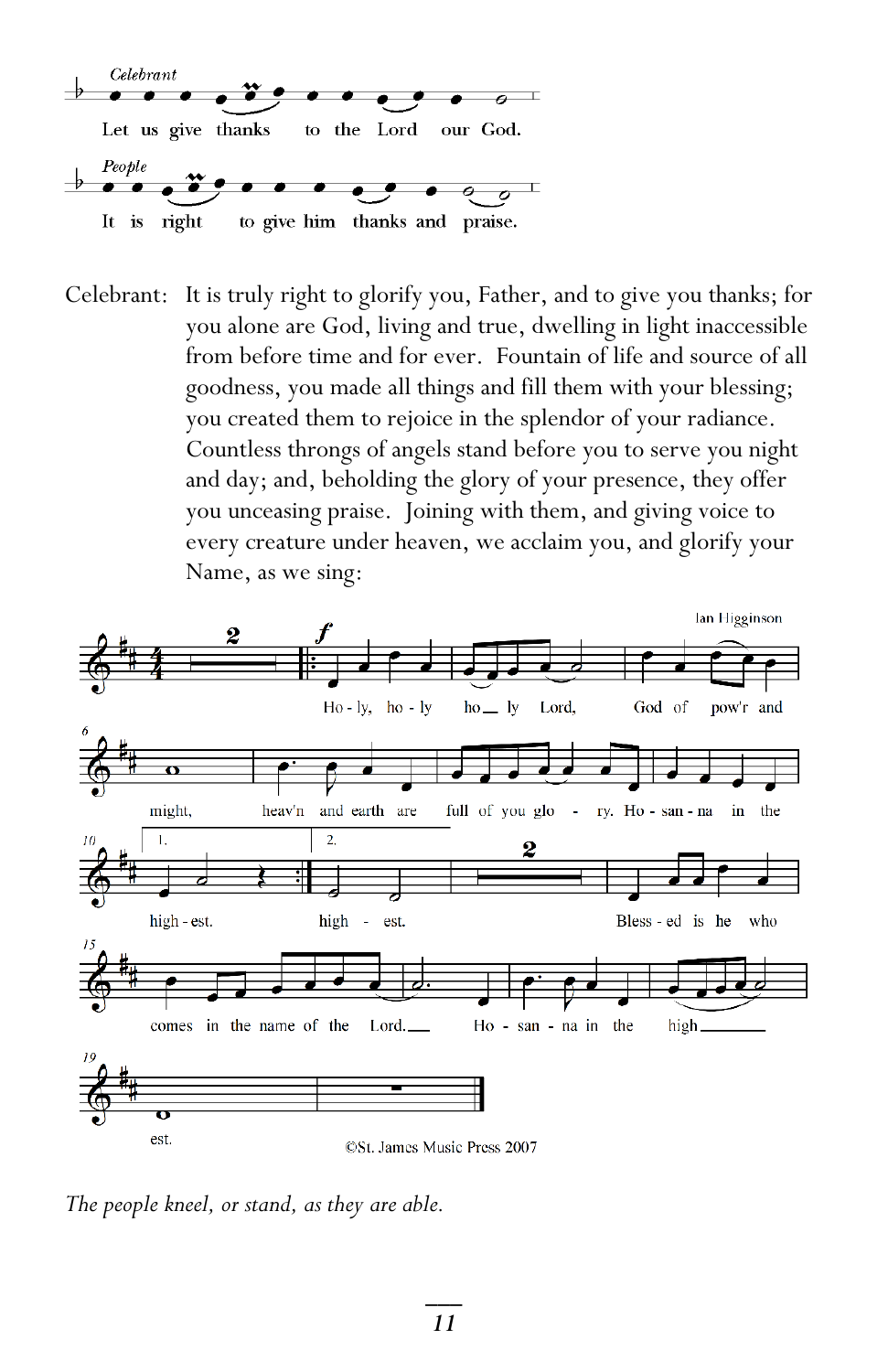Celebrant: We acclaim you, holy Lord, glorious in power. Your mighty works reveal your wisdom and love. You formed us in your own image, giving the whole world into our care, so that, in obedience to you, our Creator, we might rule and serve all your creatures. When our disobedience took us far from you, you did not abandon us to the power of death. In your mercy you came to our help, so that in seeking you we might find you. Again and again you called us into covenant with you, and through the prophets you taught us to hope for salvation.

> Father, you loved the world so much that in the fullness of time you sent your only Son to be our Savior. Incarnate by the Holy Spirit, born of the Virgin Mary, he lived as one of us, yet without sin. To the poor he proclaimed the good news of salvation; to prisoners, freedom; to the sorrowful, joy. To fulfill your purpose he gave himself up to death; and, rising from the grave, destroyed death, and made the whole creation new.

> And, that we might live no longer for ourselves, but for him who died and rose for us, he sent the Holy Spirit, his own first gift for those who believe, to complete his work in the world, and to bring to fulfillment the sanctification of all.

> When the hour had come for him to be glorified by you, his heavenly Father, having loved his own who were in the world, he loved them to the end; at supper with them he took bread, and when he had given thanks to you, he broke it, and gave it to his disciples, and said, "Take, eat: This is my Body, which is given for you. Do this for the remembrance of me."

> After supper he took the cup of wine; and when he had given thanks, he gave it to them, and said, "Drink this, all of you. This is my Blood of the new Covenant, which is shed for you and for many for the forgiveness of sins. Whenever you drink it, do this for the remembrance of me."

Father, we now celebrate this memorial of our redemption, recalling Christ's death and his descent among the dead, proclaiming his resurrection and ascension to your right hand, awaiting his coming in glory; and offering to you, from the gifts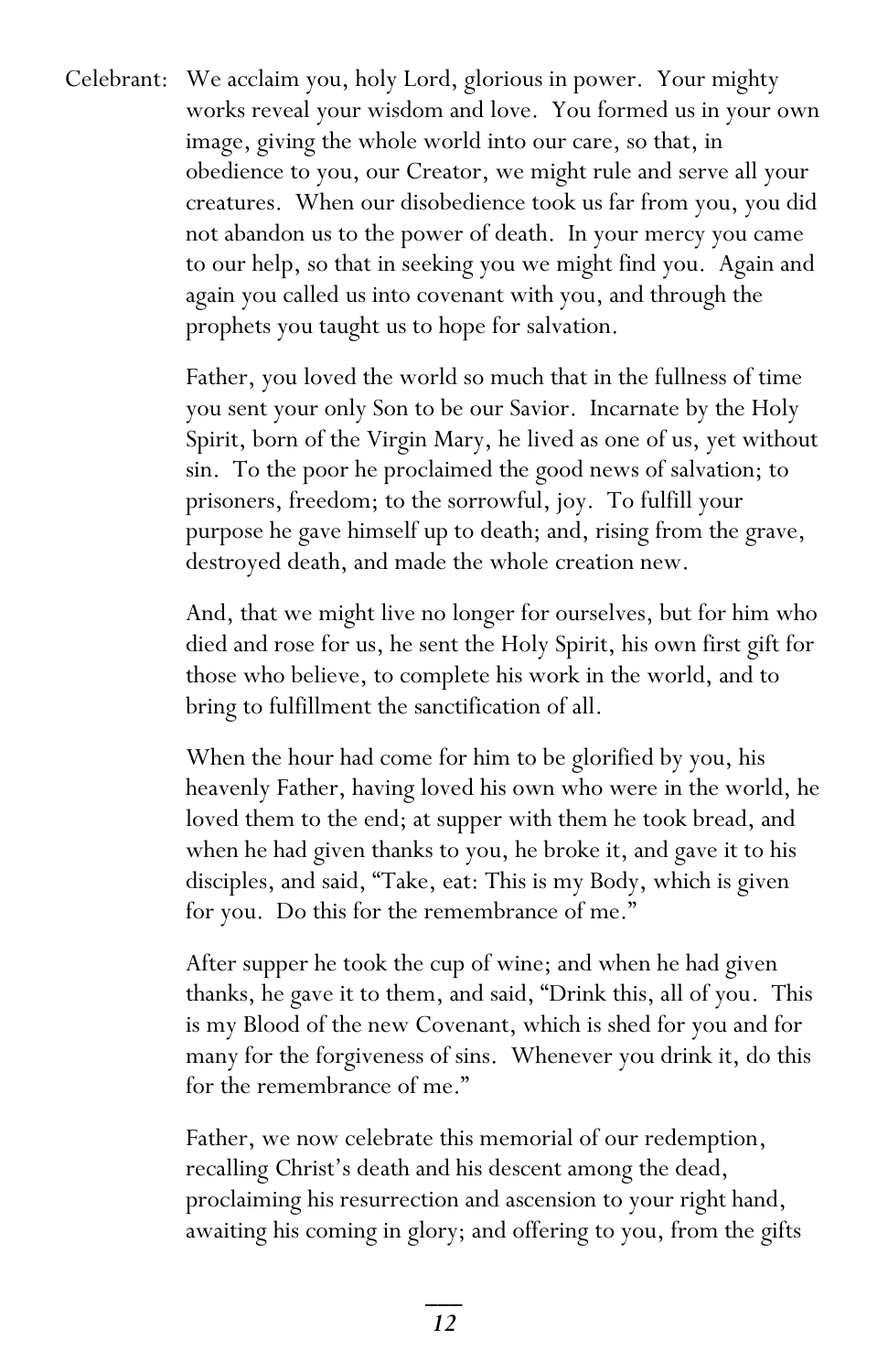you have given us, this bread and this cup, we praise you and we bless you.

# **All: We praise you, we bless you, we give thanks to you, and we pray to you, Lord our God.**

Celebrant: Lord, we pray that in your goodness and mercy your Holy Spirit may descend upon us, and upon these gifts, sanctifying them and showing them to be holy gifts for your holy people, the bread of life and the cup of salvation, the Body and Blood of your Son Jesus Christ.

> Grant that all who share this bread and cup may become one body and one spirit, a living sacrifice in Christ, to the praise of your Name.

Remember, Lord, your one holy catholic and apostolic Church, redeemed by the blood of your Christ. Reveal its unity, guard its faith, and preserve it in peace. And grant that we may find our inheritance with all the saints who have found favor with you in ages past. We praise you in union with them and give you glory through your Son Jesus Christ our Lord.

Through Christ, and with Christ, and in Christ, all honor and glory are yours, Almighty God and Father, in the unity of the Holy Spirit, for ever and ever.

# **All: Amen.**

Celebrant: And now, as our Savior Christ has taught us, we are bold to say:

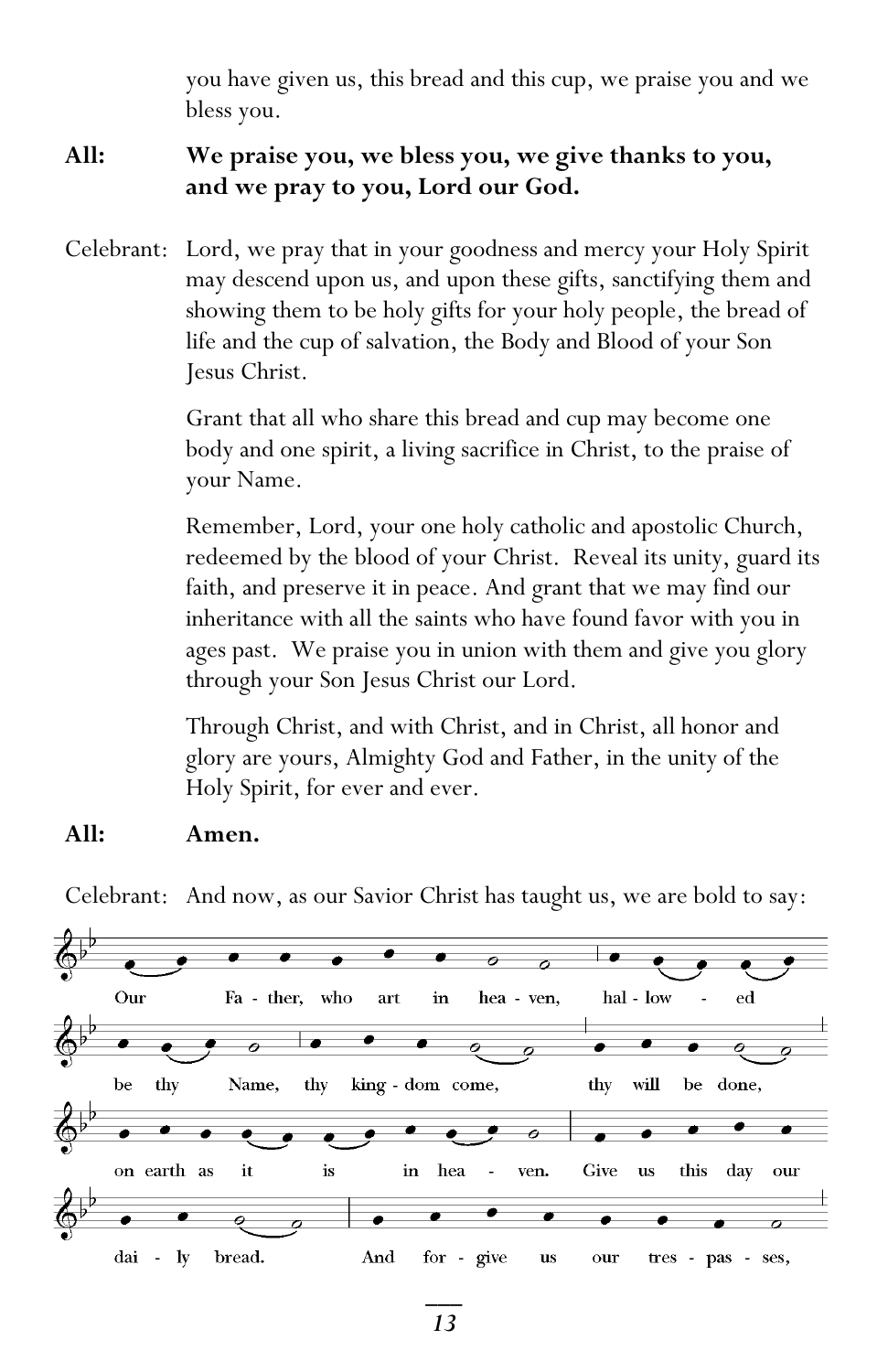

#### **Breaking of the Bread**

*The priest breaks the consecrated Bread. Silence is kept.* 

# **Fraction Anthem The Disciples Knew the Lord Jesus** *plainsong, mode 8*



Celebrant: The Gifts of God for the People of God.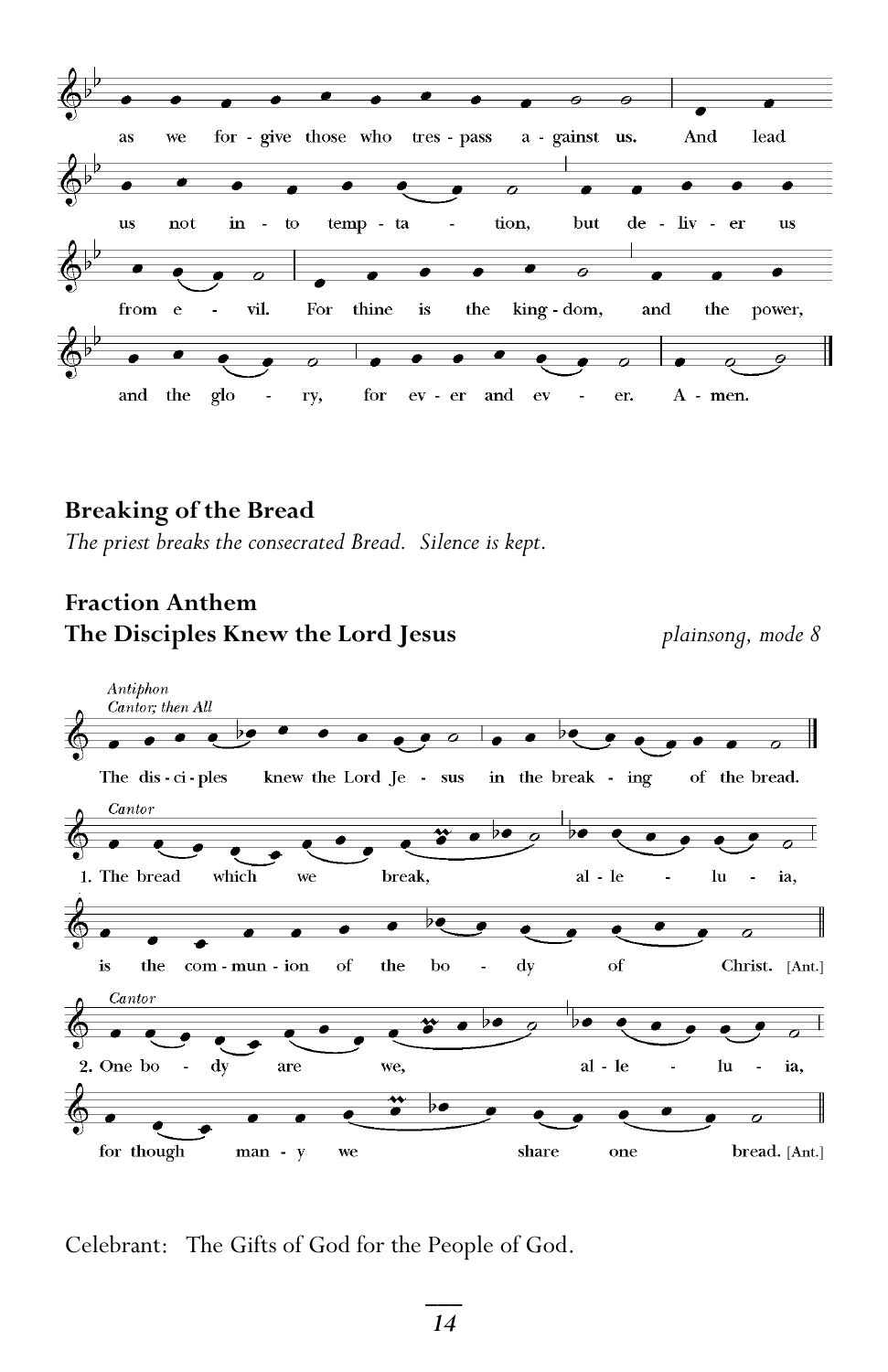# **Communion**

*All Christians are welcome to receive Holy Communion. Gluten-free wafers are available as well as grape juice; please make your need known to the minister. If you wish to receive a blessing rather than communion, please indicate by crossing your arms when you approach the Celebrant. Individual healing prayer is available for those who wish to participate. Please wear a mask and write your request using the paper and pencil provided in the pews. Ushers will direct participants.*

# **Communion Anthem Be Still Karen Marrolli (b. 1976)**

Be still and know that I am God; let peace embrace your heart. Be still and know that I am God; let fear and anguish now depart. Though the earthquakes rage, though the tempests roll, Though the storms conspire to destroy.

Be still and know that I am God; the earth shall rise again in joy. Be still and know that I am God; let tranquil hope fill your mind. Be still and know that I am God; let grief and trouble be left behind.

Though the shadows fall, though the darkness cries, Though the night seems endless and dire, Be still and know that I am God; the morning shall rise in holy fire.

Though the earthquakes rage, though the tempest s roll, Though the storms conspire to destroy.

Be still and know that I am God; the earth shall rise again in joy.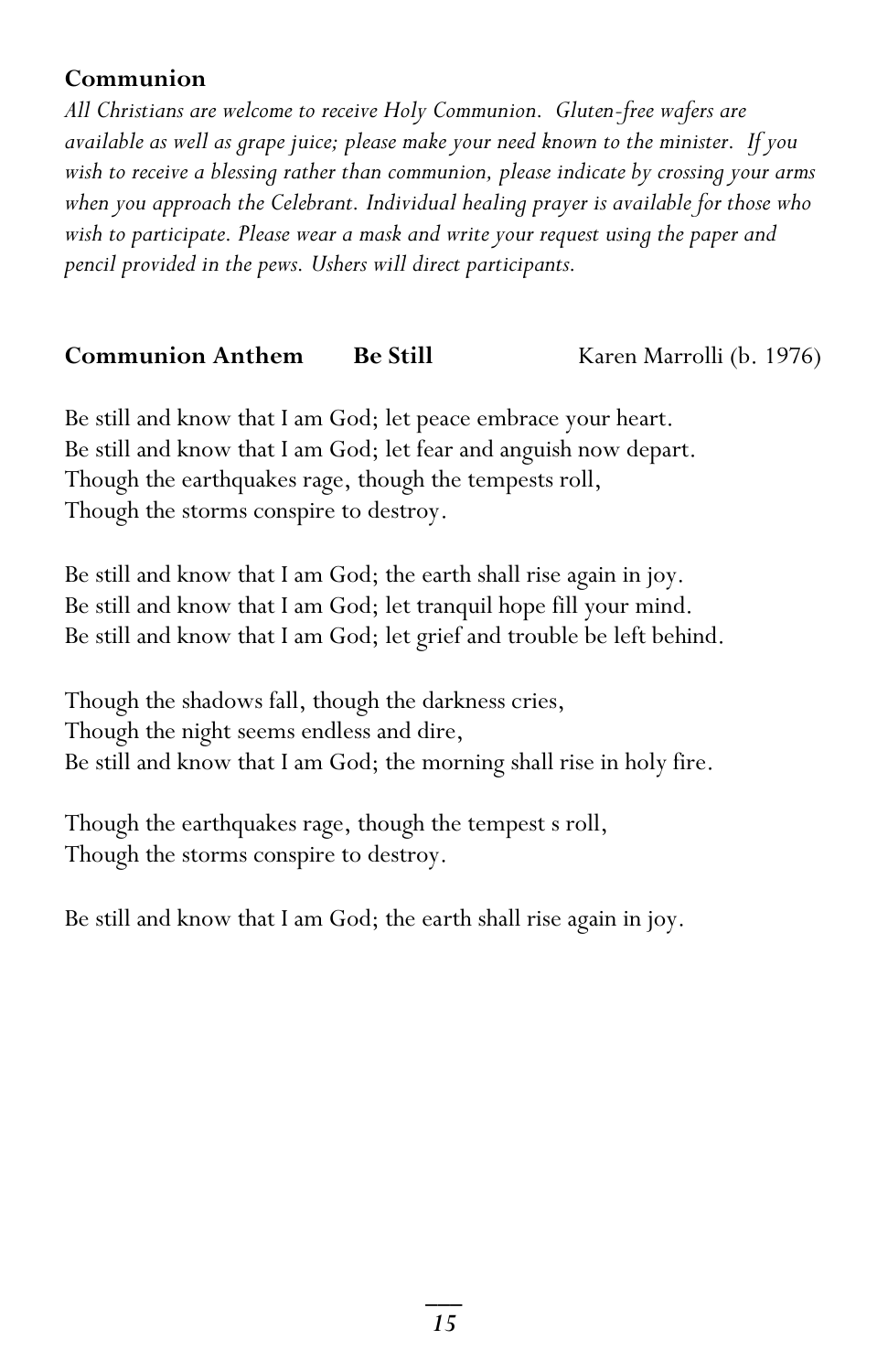# **Communion Hymn In the Lord I'll Be Ever Thankful** *Taizé music*

*The people stand as they are able.*







#### **Post Communion Prayer**

Celebrant: Let us pray.

**People: Almighty and ever-living God, we thank you for feeding us with the spiritual food of the most precious Body and Blood of your Son our Savior Jesus Christ; and for assuring us in these holy mysteries that we are living members of the Body of your Son, and heirs of your eternal kingdom. And now, Father, send us out to do the work you have given us to do, to love and serve you as faithful witnesses of Christ our Lord. To him, to you, and to the Holy Spirit, be honor and glory, now and for ever. Amen.**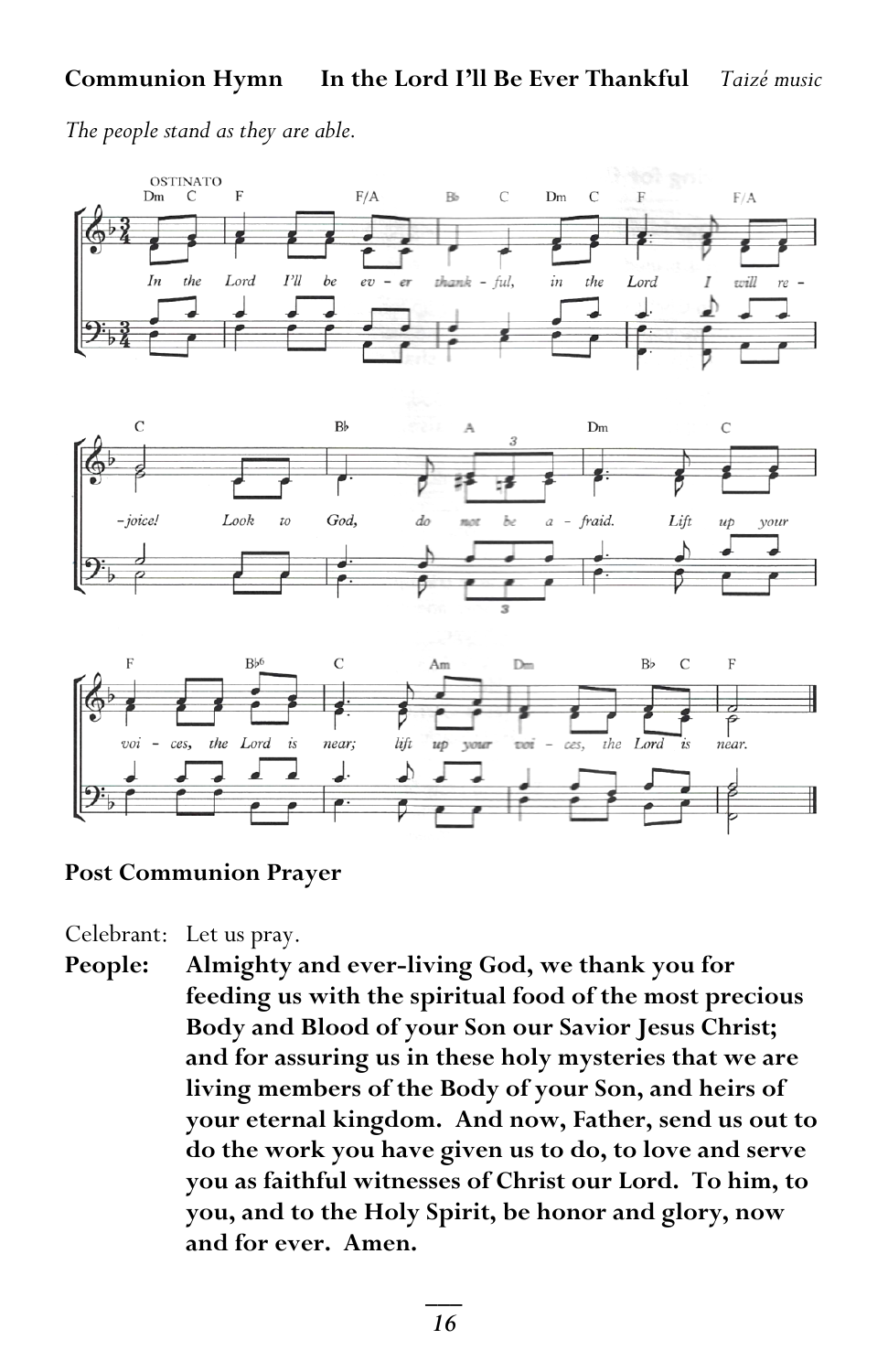# **Blessing**

| People: | Celebrant: May Almighty God, who has redeemed us and made us his<br>children through the resurrection of his Son our Lord, bestow<br>upon you the riches of his blessing.<br>Amen. |
|---------|------------------------------------------------------------------------------------------------------------------------------------------------------------------------------------|
|         | Celebrant: May God, who through the water of baptism has raised us from<br>sin into newness of life, make you holy and worthy to be united<br>with Christ for ever.                |
| People: | Amen.                                                                                                                                                                              |
|         | Celebrant: May God, who has brought us out of bondage to sin into true and<br>lasting freedom in the Redeemer, bring you to your eternal<br>inheritance.                           |
| People: | Amen.                                                                                                                                                                              |
|         | Celebrant: And the blessing of God Almighty, the Father, the Son, and the<br>Holy Spirit, be upon you and remain with you for ever.                                                |
| People: | Amen.                                                                                                                                                                              |

# **Sending Forth Hymn 473** *Crucifer*

# **Dismissal**

| Deacon: | Let us go forth into the world, rejoicing in the power of the |  |
|---------|---------------------------------------------------------------|--|
|         | Spirit, alleluia, alleluia.                                   |  |
| People: | Thanks be to God, alleluia, alleluia.                         |  |
|         |                                                               |  |

| Voluntary | Sortie on Crucifer | Robert Lind (b. 1940) |
|-----------|--------------------|-----------------------|
|-----------|--------------------|-----------------------|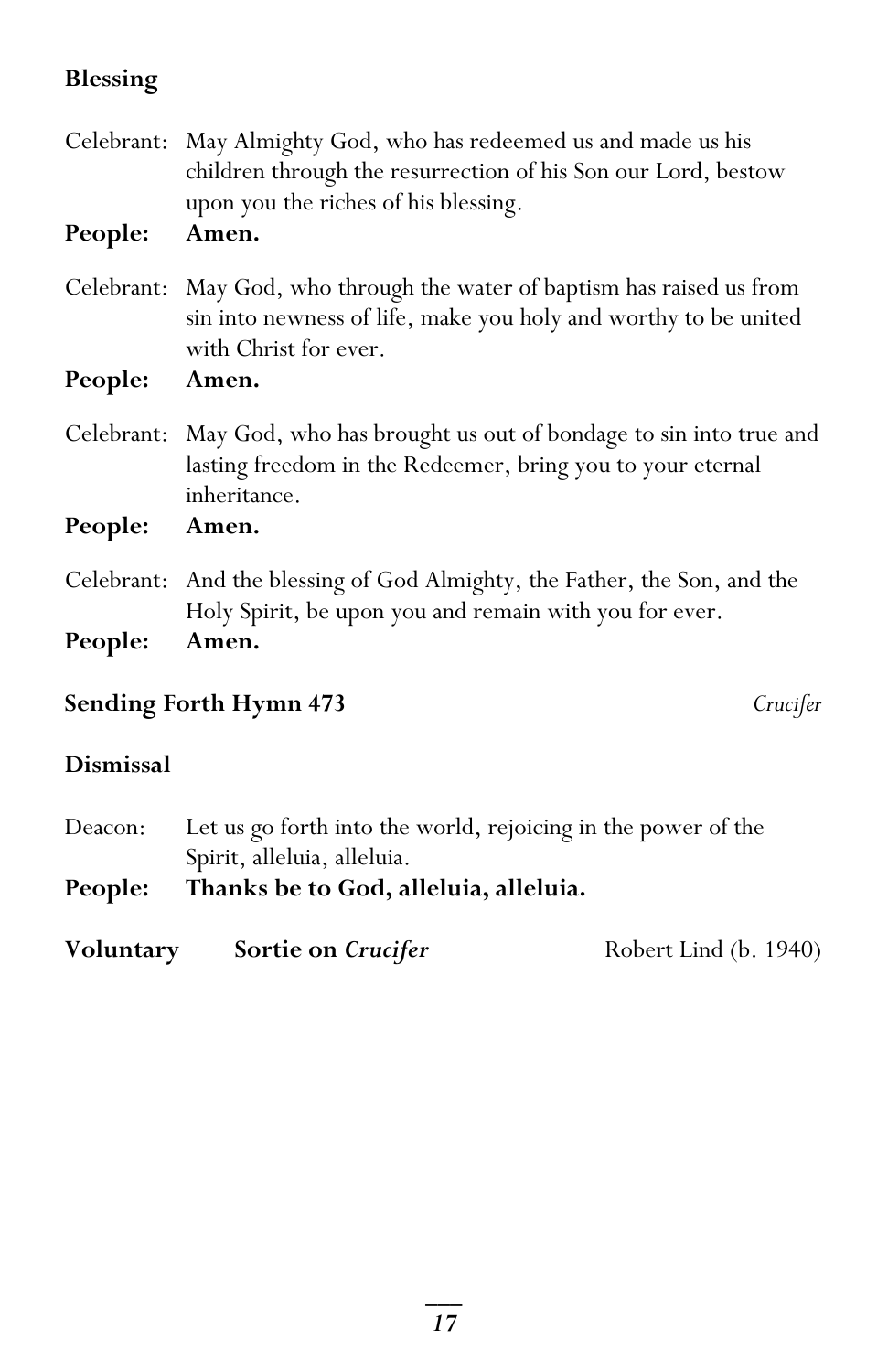# **Upcoming Events 2022**:

- ❖ Sunday, May 29, 2022 11:00 a.m. Youth Car Wash
- ❖ Sunday, May 29, 2022 4:30 p.m. Free Spaghetti Dinner
- ❖ Sunday, June 5, 2022 Pentecost Picnic following our 9:30 a.m. service.
- ❖ Wednesday, June 15, 2022 5:30 p.m. Pride Month Event, Baker Community Center

See *The Pulse* for more details on these events. Not receiving *The Pulse* emailings?

Please contact our office to be added to our weekly email list:

[parishadmin@stcharlesepiscopal.org](mailto:parishadmin@stcharlesepiscopal.org) or 630-584-2596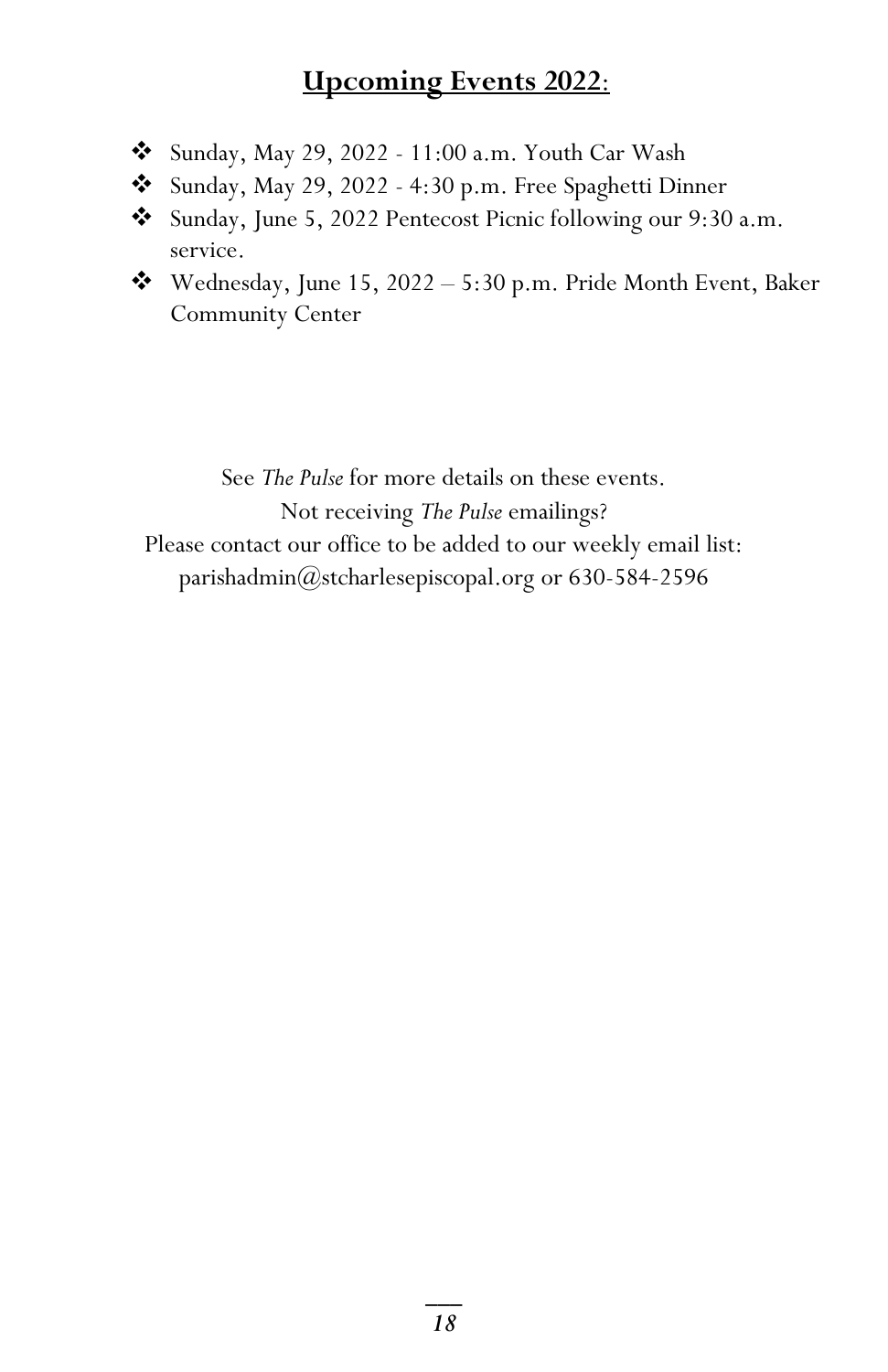# **Household Prayer: Morning**

Good and gracious God, we rise with the morning light to give you thanks for rest and dreams, for warmth and safety, for the delight we have again today in a life filled with your goodness. Keep us in your care this day that we may walk in your path, glad for our friends, praying for our enemies, and eager to hear your Word; in Jesus' name. Amen.

# Ж

#### **Household Prayer: Evening**

Merciful God, for all that we have done and failed to do this day we turn to you for respite. Forgive us for having shunned your desires; rejoice with us over moments that have filled us with joy. Bless your people in every land with peace. Protect us now through the night that we may wake again to praise your name. Let the Holy Spirit abide in this house. Amen.